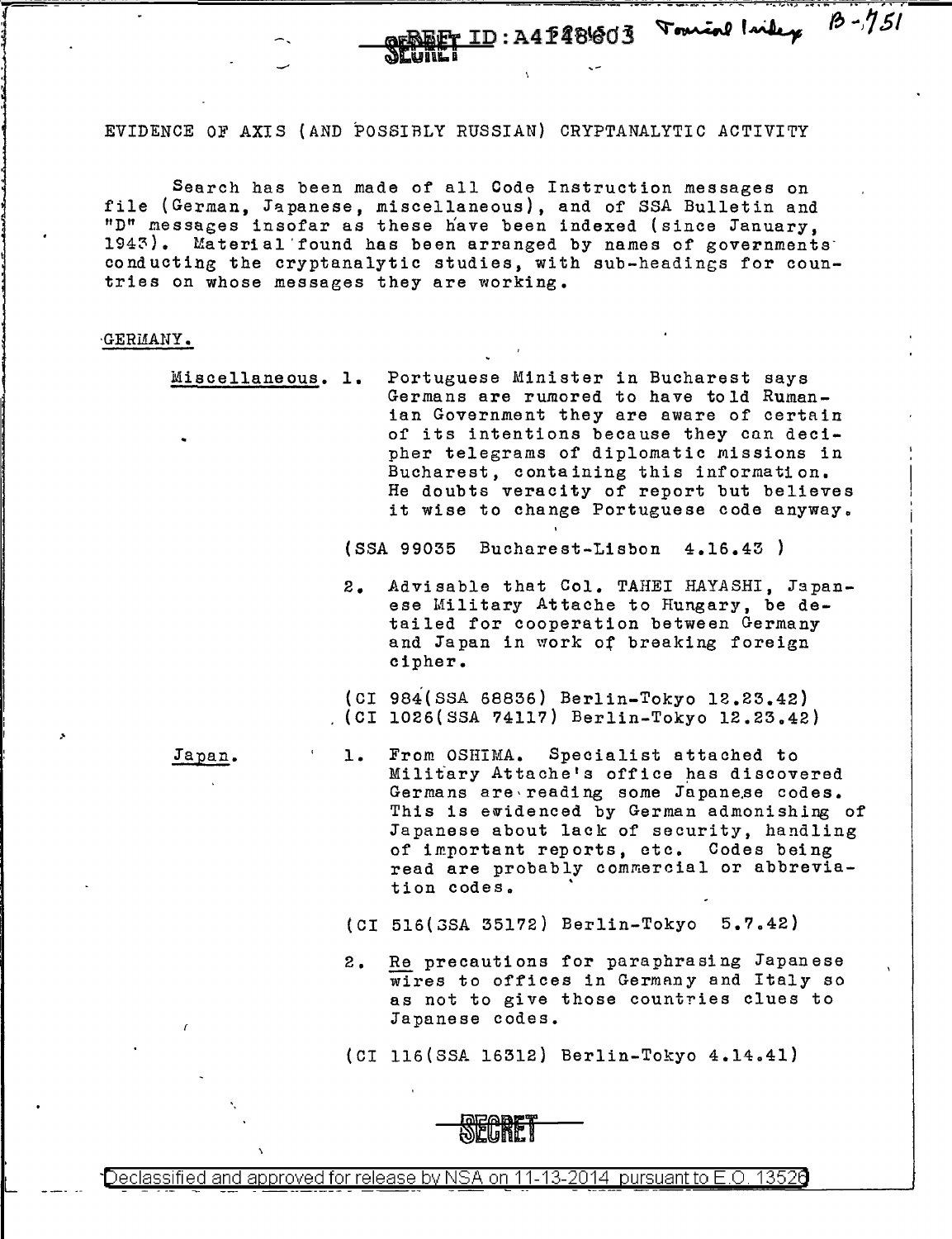<u> CEADET</u><br>SEBBET ID:A4148885-7 Fourcal Index

GERMANY. (Continued)

Russia a

1. Secret military {5-digit) code captured by Germans from the Russians.

(CI 863(SSA 64596) Berlin-Tokyo 6.15.42) (D 3324 Berlin-Tokyo 12.19.42)

- 2. From Budapest (possibly from HAYASHI), re sending Russian code to Japan. Wants  $i\overline{n-1}$ structions as to whether to continue cooperating with Germans on Russian codes.
- (D 1286 Budapest-Tokyo  $2\overline{.}12.43$

-2-

3. Reported arrest by Bulgarian police of Bulgarian national in Sofia acting as Russian secret agent, who confessed to having code book and operating Russian espionage agency unconnected with Communist Party. Code used was letter conversion with key, and reading of it showed agency covered reports on political, military, economic and social questions, and had accurate report of mobilization strength of Bulgarian Army in 1943. Reading of code carried on jointly by Bulgarian police and German Army Secret Intelligence.

(D 2834 Bucharest-Tokyo 7.10.43)

- 
- United States. 1. Germans reading reports of American Legation in Sweden.

{SSA 66097 Helsinki-Tokyo 2.10.43)

- 2. Germany wants code messages sent by U.S. Military Attaches in Cairo and Kuibyshev to Washington to ascertain condition of British and American armies. Request aid of Japanese in intercepting same.
- (CI 863(SSA 64596) Berlin-Tokyo 6.15.42)
- 3~ To chief of Japanese Central Special Bureau. Have sent by trustworthy means three packages of American telegraphic reports. These have been sent to chief of General Affairs Department from Berlin,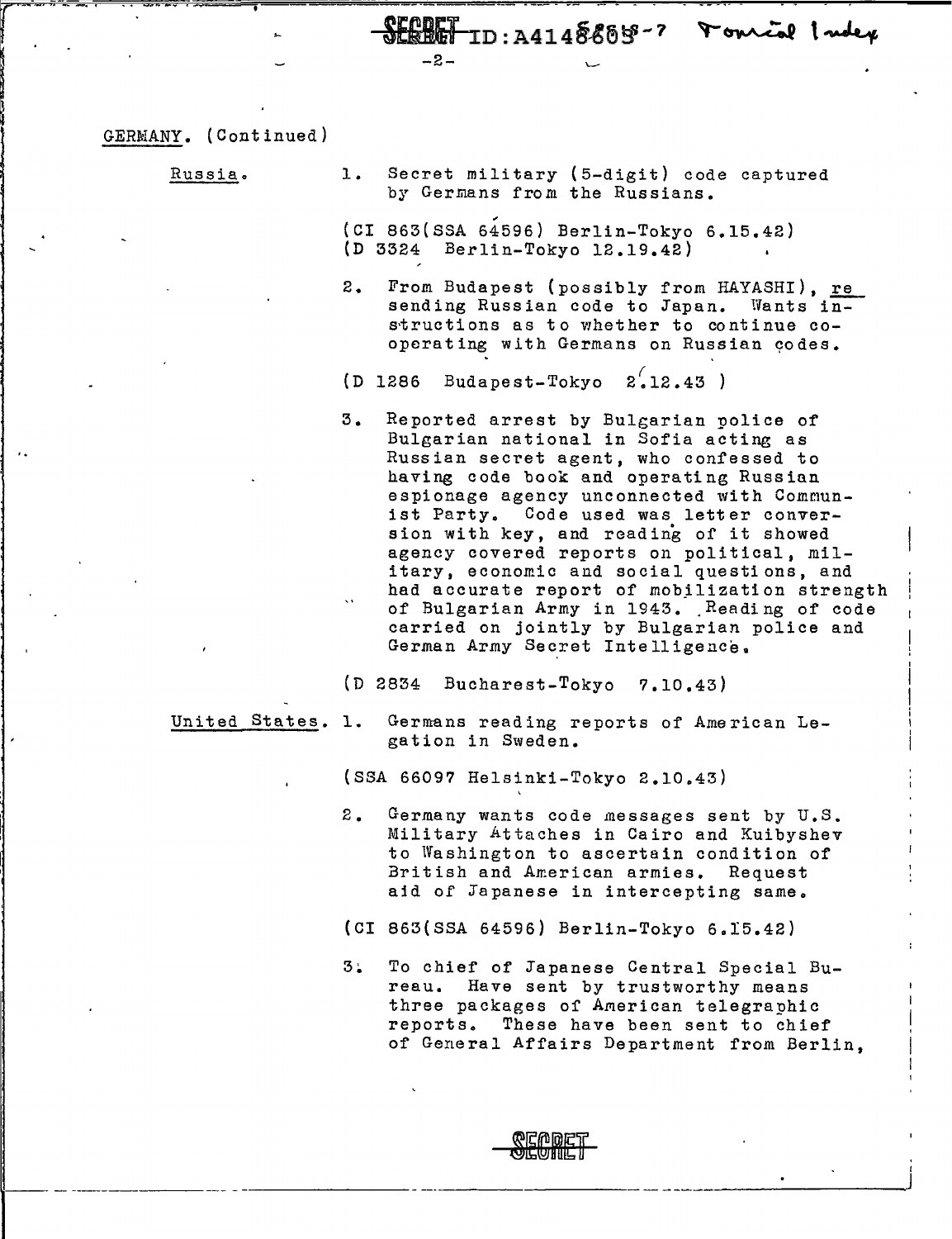$\overline{J}_{ID: A41486QBS|S17}$  Toural Index -3-

GERMANY. (Continued)

United States.<br>(Continued) and should be burned if anything unusual occurs. (This may imply Germans have had access to these messages, especially in view of No. 2 above.)

*(* 

(D 3585 Helsinki-Tokyo 9.24.43)

JAPAN.

I '1 I !  $\vert$ I !

Miscellaneous. 1. Advisable that Col. TAHEI HAYASHI, after taking up his duties as Military Attache /t.o Hungary, be detailed for cooperation between Japan and Germany in work of breaking foreign cipher.

> (CI 984(SSA 68836) Berlin-Tokyo l2.23.42)  $(CI 1026 (SSA 74117) Berlin-Tokyo 12.23.42)$

- 2. Japan has broken Turkish ciphers and those of other small countries. These systems also described as "easy codes."
- (D 1266 Helsinki-Tokyo 6.17.43) (D 1084 Helsinki-Tokyo 6.17.43)

Chile.

1. From TANI to Ambassador YANAGATA (Japanese Minister to Chile, then in Buenos Aires). Wish to make study of Chilean codes. Get in touch with person who supplies your "reliable reports" with view to obtaining code book, or part at least, or methods of revision(composition?), original code text of "reliable reports," official announcements, etc. Contact our ambassador in Argentina and reply through his office.

(SSA 49883 Tokyo-Buenos Aires 9.23.42.)

-- ---------- - ---- ----- - --------------"'

Gee that above telegram reaches YAMAGATA. As KOSEKI has already left, send some other suitable official to Chile.

(CI 615(SSA 49882) Tokyo-Buenos Aires 9.23.42)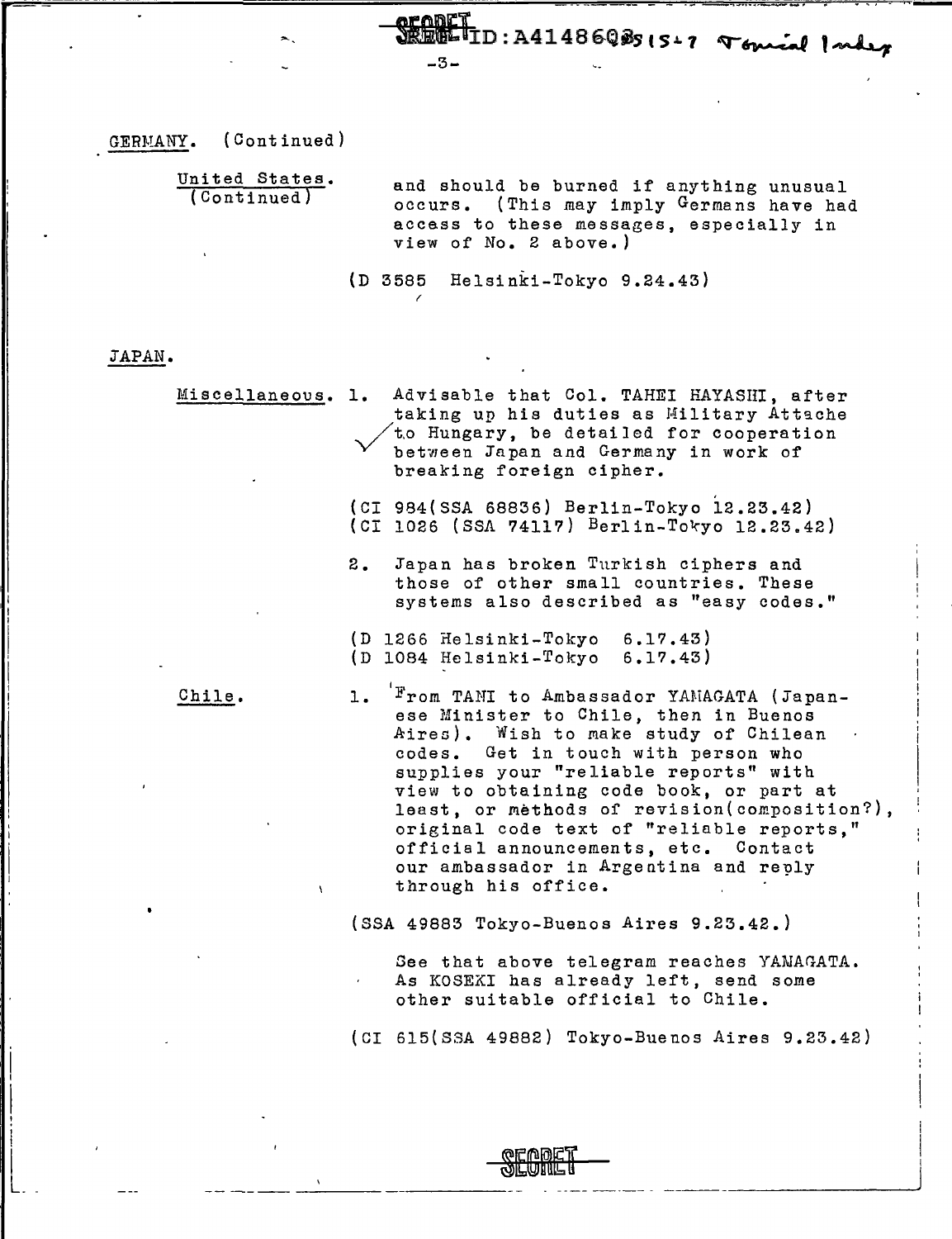" -SIE\n: A414B6.03 **SP5\ s .. <sup>T</sup>**

| JAPAN. | (Continued) |  |
|--------|-------------|--|
|        |             |  |

 $\leftarrow$ *t* 

I - '' ! '

L\_ -- --- ---

Finland. 1. Since February 1st of this year the code group "CH777" in opening part of Finnish defense unit messages has not been used on Finnish front.

 $-4 -$ 

- (CI **iiil** Helsinki-Tokyo 4.5.43)
- 2. Will send soon the Finnish place name code 490 via Berlin.
- $(D 3585$  Helsinki-Tokyo 9.24.43)

\_France(Vichy). 1. Japanese precautions against letting the French authorities know that Japan can read French ciphers.

{CI 950{SSA 66627) Tokyo-Vichy 2.17.43)

Germany. 1. From Col. HAYASHI. I have been asked to investigate.use of cipher machines by {?German?) War Department and Swedish War Department. As I have no facilities, for,  $_{i,j}$ , secret investigation, have been able to find out only a little. (Discussion of machines.) At present no countries are making much progress in (?solving?) cipher machines.

(CI 795 Berlin-Tokyo 1.29.42)

- Great Britain. 1. As English and American diplomatic codes are difficult to read, advisable to work on easy codes such as those of Turkey end other small countries to gain intelligence on the Allies.
	- (D 1266 Helsinki-Tokyo 6.17.43) (D 1084 Helsinki-Tokyo 6.l?.43)
	- 2. Great deal of British code material coming in now which we cannot read, so please investigate.

{CI 285 {S3A 25214) Tokyo-Peking 11.22.41)

--- -------- --- - ------ - - ----\_\_\_\_\_\_ \_\_\_,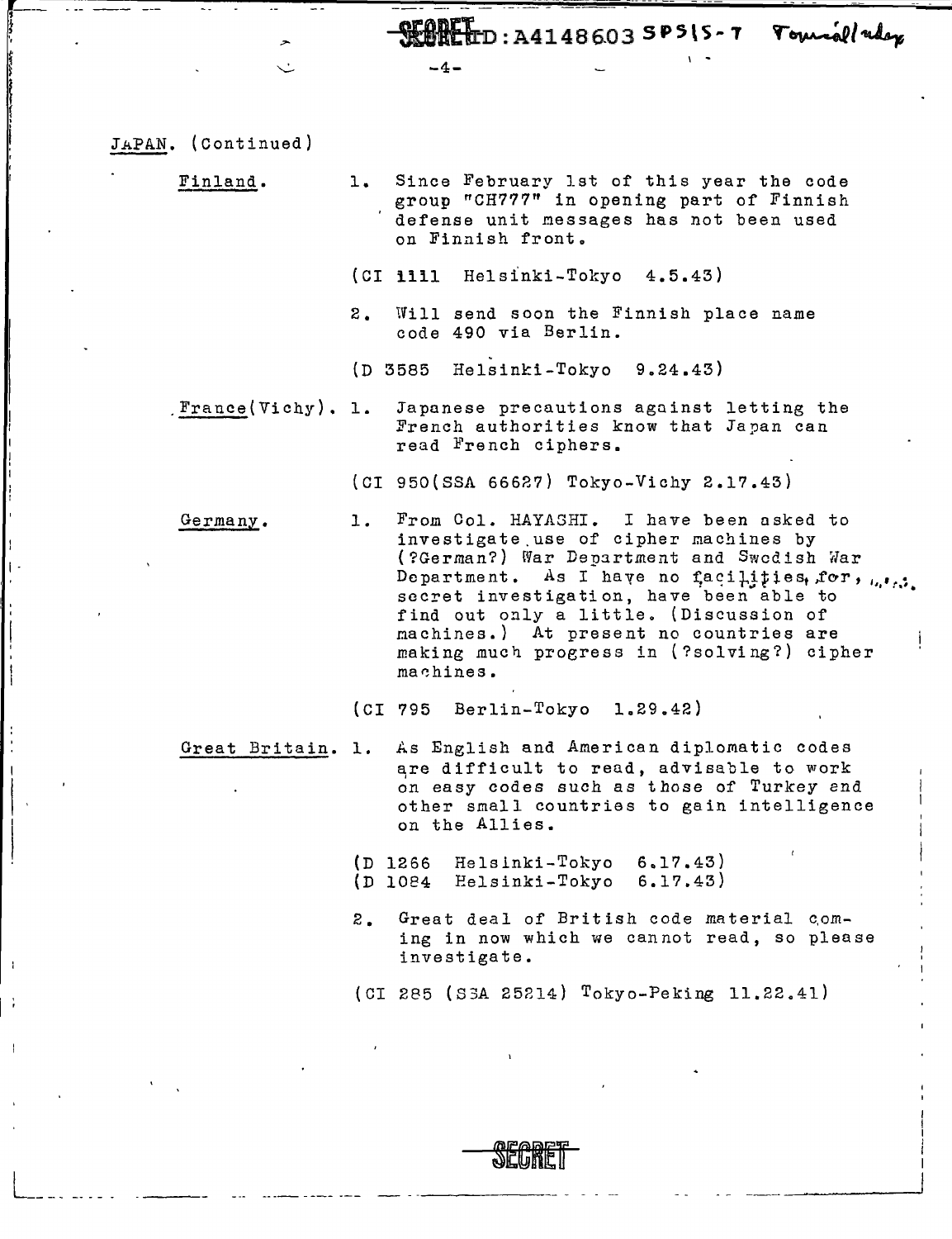I JAPAN. (Continued)

*r* .

I I !<br>! I

> Great Britain. 3. (Continued) Clues have been obtained here re telegraphic codes used at present by British Embassy for communication between Shanghai, Chungking, Hongkong and London. Possibly they have already been decoded by the Northern Army.

-5-

(CI 284 Peking-Tsingtao 11.21.41)

4. (Following may refer to cryptanalysis.) Major WAGII, Hungarian Attache resident in Sweden, who has handled Axis intelligence in very masterful way, has been recalled to Hungary. We have depended on him heavily in prosecution of objectives ag&inst U.S. and Britain, and want him to continue here. Inform Hungarian General Staff.

 $\overline{\text{D}}$ : A4148603 SPSIS-7 Topical (adex

(D 3557 Stockholm-Budapest 11.4.43)

L. I *DERIA* Portugal. **V.).**  $5.74T$  **<b>F**  $9E$ <sup>p</sup>7 *C*  $4.926$  **3**  $7.4T$ *E*s  $7/4T$ *E* $\cdot$ *K* $6$ *OP* $\cdot$ *E* $\cdot$ *C* $\cdot$ *E* $\cdot$ *C* $\cdot$ *E* $\cdot$ *E* $\cdot$ *C* $\cdot$ *E* $\cdot$ *E* $\cdot$ *E* $\cdot$ *E* $\cdot$ *E* $\cdot$ *E* $\cdot$ *E* $\cdot$ *E* $\cdot$ *E* $\cdot$ *E* $\cdot$ *E* $\cdot$ *E* $\cdot$ *E* $\cdot$ Portuguese messages with view to solving their codes.

(SSA 95191 Lisbon-Tokyo 8.26.43)

Russia. 1. Beginning May 21st instructions will be given through Wajor HORIUCHI re results of Finland's work on Russian Army's new 5-dieit code. Finland has done no uork on Russia's diplomatic code. Therefore, if you have'any materials on it, send them by Capt. HIROSE.

(D 2225 Helsinki-Tokyo 5.17.41)

2. To Col. HAYASHI and Lt. Col. SAXURAI. The new 5-digit code sent in your previous wire being studied with key. Sond indica tors.

I i I . I I

--------~

(CI 1003 Tokyo-Circular 12.24.11)

Code indicator sent.

(CI 1004 WER-? 12.31.41)

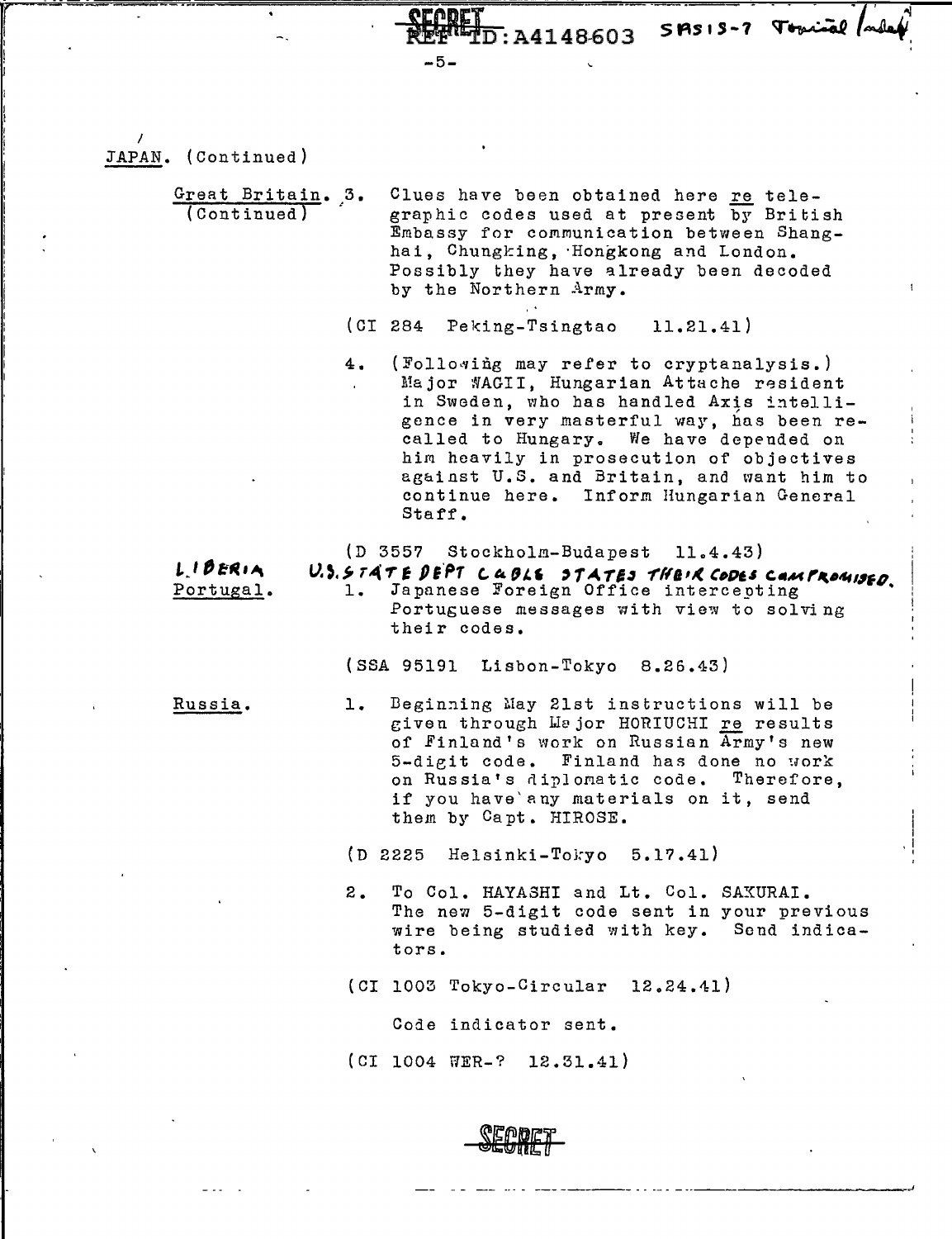<u> एक्टान्कार्तनिर्वा</u> REFERENCE

JAPAN. (Continued}

|   | Russia.<br>(Continued) |    | 3. Russian Army Code becoming increasingly<br>difficult to break down.                                                                                                                                                                                                                                             |
|---|------------------------|----|--------------------------------------------------------------------------------------------------------------------------------------------------------------------------------------------------------------------------------------------------------------------------------------------------------------------|
|   |                        |    | (CI 985(SSA 68509) Helsinki-Tokyo 7.7.42)                                                                                                                                                                                                                                                                          |
|   |                        |    | ٦,<br>4. We are sending you Russian Code 024B.<br>addressed to head of General Affairs<br>Section, from Military Attache in Hungary.                                                                                                                                                                               |
|   |                        |    | $(CI 715 RVZ-? 11.18.42)$                                                                                                                                                                                                                                                                                          |
|   |                        |    | 5. Japanese in Berlin have received the 5-<br>digit code which the German Army captured<br>from the Russians. Plan to send copy to<br>Agent SAKURAI.                                                                                                                                                               |
|   |                        |    | (CI 863(SSA 64596) Berlin-Tokyo 6.15.42)                                                                                                                                                                                                                                                                           |
|   |                        |    | Have read secret seeres Russian military<br>code book captured by Germans.                                                                                                                                                                                                                                         |
|   |                        |    | (D 3324 Berlin-Tokyo 12.19.42)                                                                                                                                                                                                                                                                                     |
|   |                        | 6. | To Col. HAYASHI and Major HIROSE. We<br>have begun study of Russian diplomatic<br>and commercial codes and have obtained<br>results. Let us know how you are getting<br>on. Messages mostly from Moscow and For-<br>eign Office in Kuibyshev, also from em-<br>bassies and consulates in Japan and Man-<br>chukuo. |
|   |                        |    | (CI 896<br>Tokyo-Berlin & Helsinki<br>10.6.42)                                                                                                                                                                                                                                                                     |
| ٠ |                        | 7. | Re Russian Army Code--Finland judges sys-<br>tem same as described in your wire, and<br>has stopped studying it. Since Japan has<br>had success deciphering those messages,<br>desire reference collection be sent over<br>here.                                                                                   |
|   |                        |    | (CI 821(SSA 64597 -- corrected trans.) Helsinki-                                                                                                                                                                                                                                                                   |
|   |                        |    | Tokyo 10.19.42)<br>(CI 900(SSA 64597) Helsinki-Tokyo 10.19.42)                                                                                                                                                                                                                                                     |
|   |                        | 8. | We cannot decide whether a letter or<br>machine code is being used between Russian<br>High Command and armies in the field.<br>Refer secretly to SAKURAI.                                                                                                                                                          |
|   |                        |    | (CI 849<br>Berlin-Tokyo<br>10.21.42)                                                                                                                                                                                                                                                                               |

**SECRET** L-..\_\_\_~----~------~-~~--------~- --~--- ----- --- -------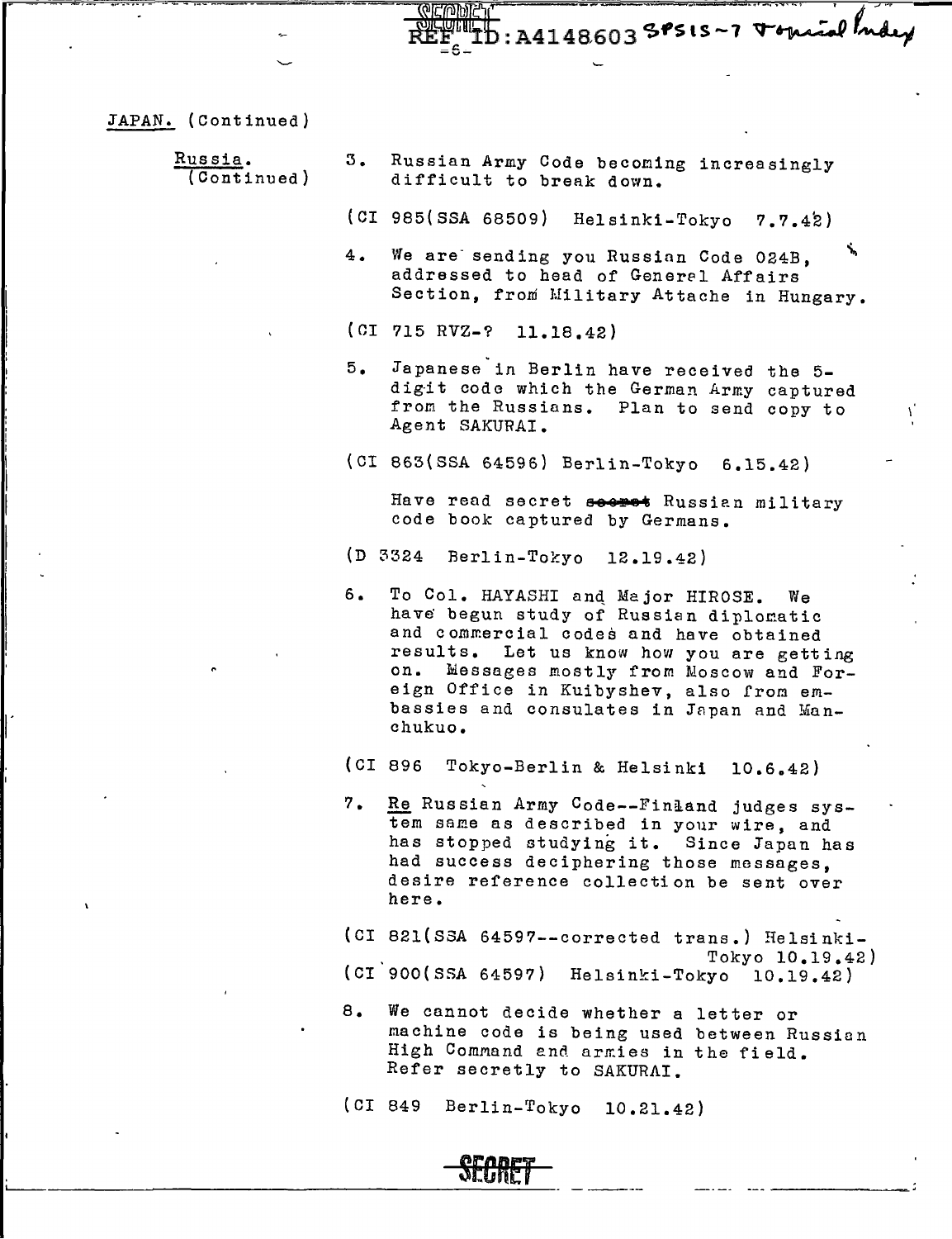$ID:$ A4148603 SPSIS-7 Formial (md

-7-

JAPAN. (Continued)

I i;

: I

Russia. (Continued) 9. From HIROSE. Results of Russian Army Code investigation. Finns have recovered approximately 1000 words. British are reported directing Russian codes.

(CI 882(SSA 64117)  $He1$  sinki-Circular 1.11.43)

Answer to above. To Major HIROSE. Japan reading about 4000 values.

- (CI 883 Tokyo-Circular 1.17.43)
- 10. Suggest conferring of Japanese decoration on Major YRJO PALKO, Headquarters Chief of the Scientific Intellieence (or Chemical Espionage} Bureau of the Finnish Army, in charge of decrypting Russian Army codes. Since 1940 he has furnished Japan with much material on these codes from the Finnish War Department, and has contributed to reading of 5-digit and 4-digit Army and Navy codes. Has always accompanied Major HIP.OSE on visits to the front line and assisted him in scientific espionage.
	- (D 2381 Helsinki-Tokyo 12.20.42)<br>(D 2729 Helsinki-Tokyo 5.26.42) (D 2729 Helsinki-Tokyo (SSA 73410 Helsinki-Tokyo 12.1042)
- 11. Re sending Russian Code 054A to Japan. (Message possibly from HAYASHI, Military Attache in Budapest.) Am studying movements of Agent SAKURAI. Want instructions on whether to continue cooperation with Germans on Russian codes.

(D 1286 Budapest-Tokyo 2.12.43}

12. We have begun to read Russian Foreign Diplomatic Code used for communication with Moscow and Vladivostok'·by consuls in Seoul and Dairen. Report study of 1-letter and 2-digit mjxed codes. Secret intelligence reports on conditions in Japan constitute bulk of traffic.

J

(D 1835, Tokyo-Circular 4.6.43)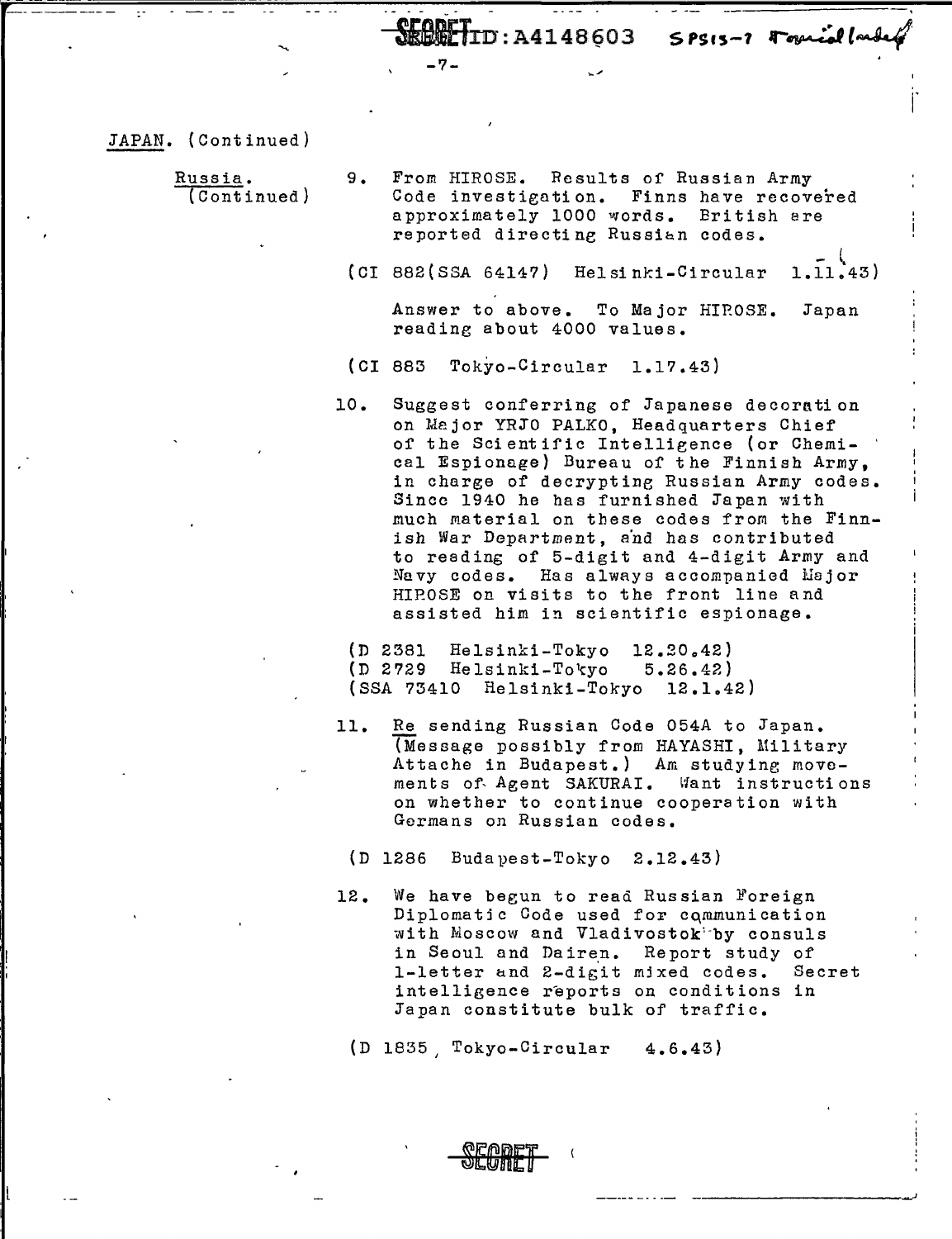Bl1f1n:A414B-603 sPs1s-1.~~t~

...

JAPAN. (Continued)

!' ...

Russian.

'. "

> (Continued) 13. (Incomplete message, apparently account of Japanese, intelligence office in Helsinki--begins with discussion of Col. HAYASHI's interest in chemical secret intelligence and procurement of local dyestuffs.) --Llissing--2 persons connected ' with transmission materials. 3 persons connected with U.S. matters, 1 with Turkish. Chief of Central Division of Russian Affairs. Head of decodjng work, 3 peraoni working on Red Arny 5-digit code; 2 persons working on Guards Code. 4-digit and 3-digit codes; 4 persons connected with Navy Code; 2 persons working on intelligence code.

-8-

(D 2730 Helsinki-Tokyo ?.12.43)

• 14. Want to have HIROSE and HAKATA make official trip to front-line cryptanalytic offices, therefore send appropriate report on Russian code situation.

(D 2883 Helsinki-Tokyo 8.26.43)

- 15. To Chief of Central Special Bureau. Although Finnish authorities have succeeded in reading several messages of the 4-digit Naval Code, this work has been discontinued for the present so we hnve nothing to report.
	- $(D 3585 \text{ Helsinki-Tokvo} 9.24.43)$

**Bf** *BRET* 

16. HA Intelligence. Re investigation of Turkish telegrams (presumably Russian messages), according to Secretary USRIBA who is passing through here at present, as result of check on naterials being intercepted and read by Finnish Army, it seems reliable that they coincide in the main with what is being done by our Military Attache's office in Helsinki.

•(CI 132?(SSA 103470) Ankara-Tokyo 11.25.43)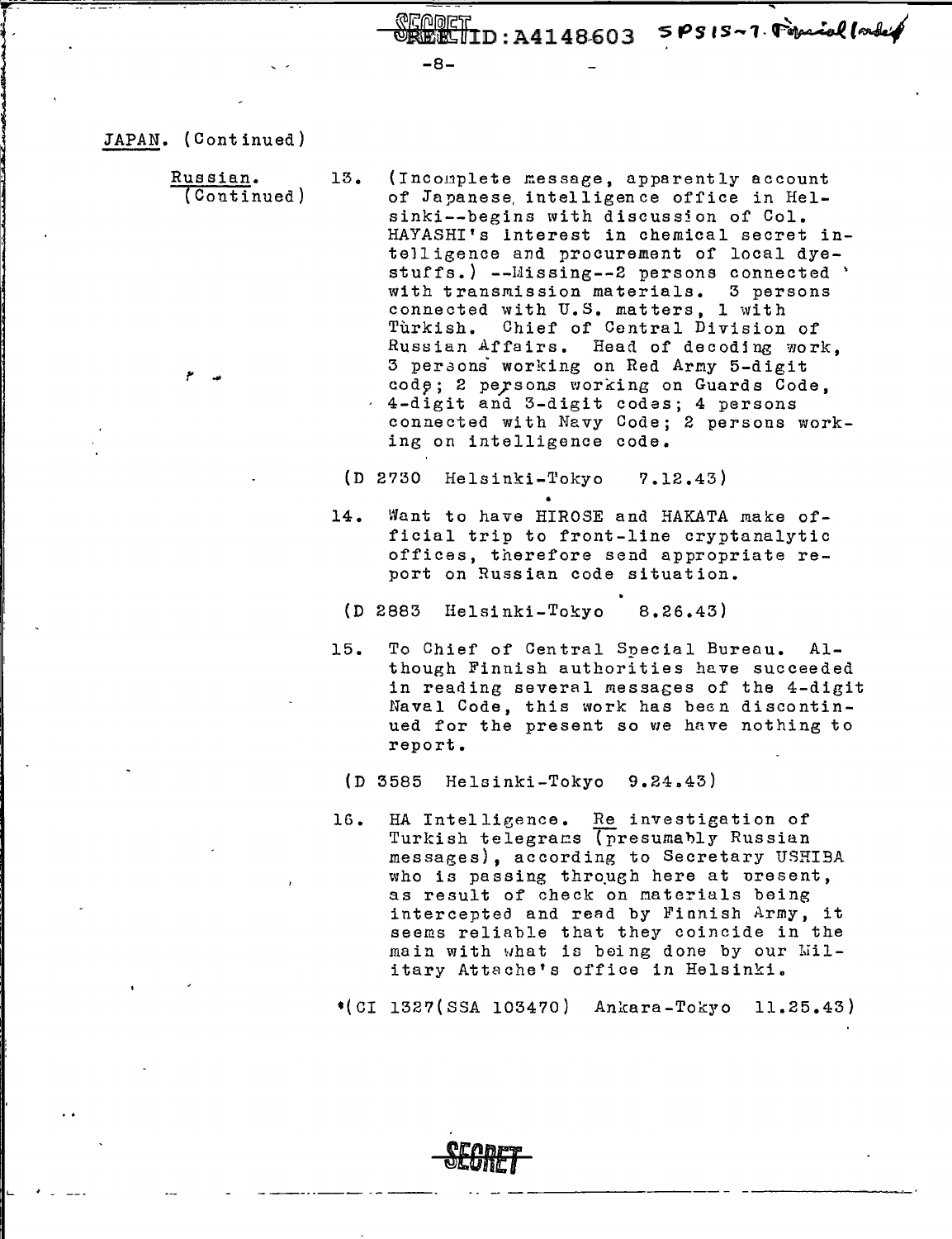**QEABET**<br>WEBETID:A4148603PSt8-7 Porical fordey

JAPAN. (Continued)

 $\ddot{\phantom{1}}$ 

f l [, I

| Russia.<br>(Continued) | Additional messages mentioning Russian army,<br>navy and civil codes are:                                                                                                                                                                                 |  |  |  |  |  |
|------------------------|-----------------------------------------------------------------------------------------------------------------------------------------------------------------------------------------------------------------------------------------------------------|--|--|--|--|--|
|                        | 17.<br>D 3161<br>Tokyo-Bucharest 7.15.43.                                                                                                                                                                                                                 |  |  |  |  |  |
|                        | Bucharest-Tokyo 8.2.43, 8.5.43.<br>18.<br>D 2905                                                                                                                                                                                                          |  |  |  |  |  |
|                        | D 2036<br>19.<br>Hsinking-Helsinki<br>3.8.43.                                                                                                                                                                                                             |  |  |  |  |  |
|                        | 20.<br>$D 2744 RVZ-?$<br>1.23.42.                                                                                                                                                                                                                         |  |  |  |  |  |
| SPAIN<br>Sweden.       | 21. CI 1098 Tokyo-Helsinki 5.20.43.<br>see specie $1$ folder<br>See above under Germany, p.4. Col.<br>1.<br>HAYASHI has been asked to investigate<br>use of cipher machines by Swedish War<br>Department. He will send a Swedish<br>machine to Japan.     |  |  |  |  |  |
| Turkey.                | $(CI 795  Berlin-Tokyo 1.29.42)$<br>see special folder 'FoREIGN CRYPTANALYSES<br>$\pmb{\ast}$ .<br>1.<br>"easy codes." These very valuable for<br>intelligence on Allies which is difficult<br>to obtain from British and American dip-<br>lomatic codes. |  |  |  |  |  |
|                        | $(D 1266$ Helsinki-Tokyo $6.17.43)$<br>$(D 1084$ Helsinki-Tokyo $6.17.43)$                                                                                                                                                                                |  |  |  |  |  |
|                        | Incomplete message--apparently describing<br>2.<br>staff of Japanese intelligence office in<br>Helsinki. One person working on Turkish<br>materials, others on American and Russian.                                                                      |  |  |  |  |  |
|                        | 7.12.43)<br>(D 2730)<br>Helsinki-Tokyo                                                                                                                                                                                                                    |  |  |  |  |  |
|                        | з.<br>Possibly HA Intelligence above under<br>Russia No. 16, p.8. "Turkish telegrams"<br>may be Turkish nessages being intercepted<br>and read by the Finnish Army end the Jap-<br>anese, or may be Russian messages routed<br>through Turkey.            |  |  |  |  |  |
|                        | (CI 1327(SSA 103470) Ankara-Tokyo 11.25.43)                                                                                                                                                                                                               |  |  |  |  |  |
| United States. 1.      | Three persons working on American matters<br>(apparently in Japanese intelligence of-<br>fice in Helsinki).                                                                                                                                               |  |  |  |  |  |
|                        | Helsinki-Tokyo 7.12.43)<br>(D.2730)                                                                                                                                                                                                                       |  |  |  |  |  |

**SEGRET**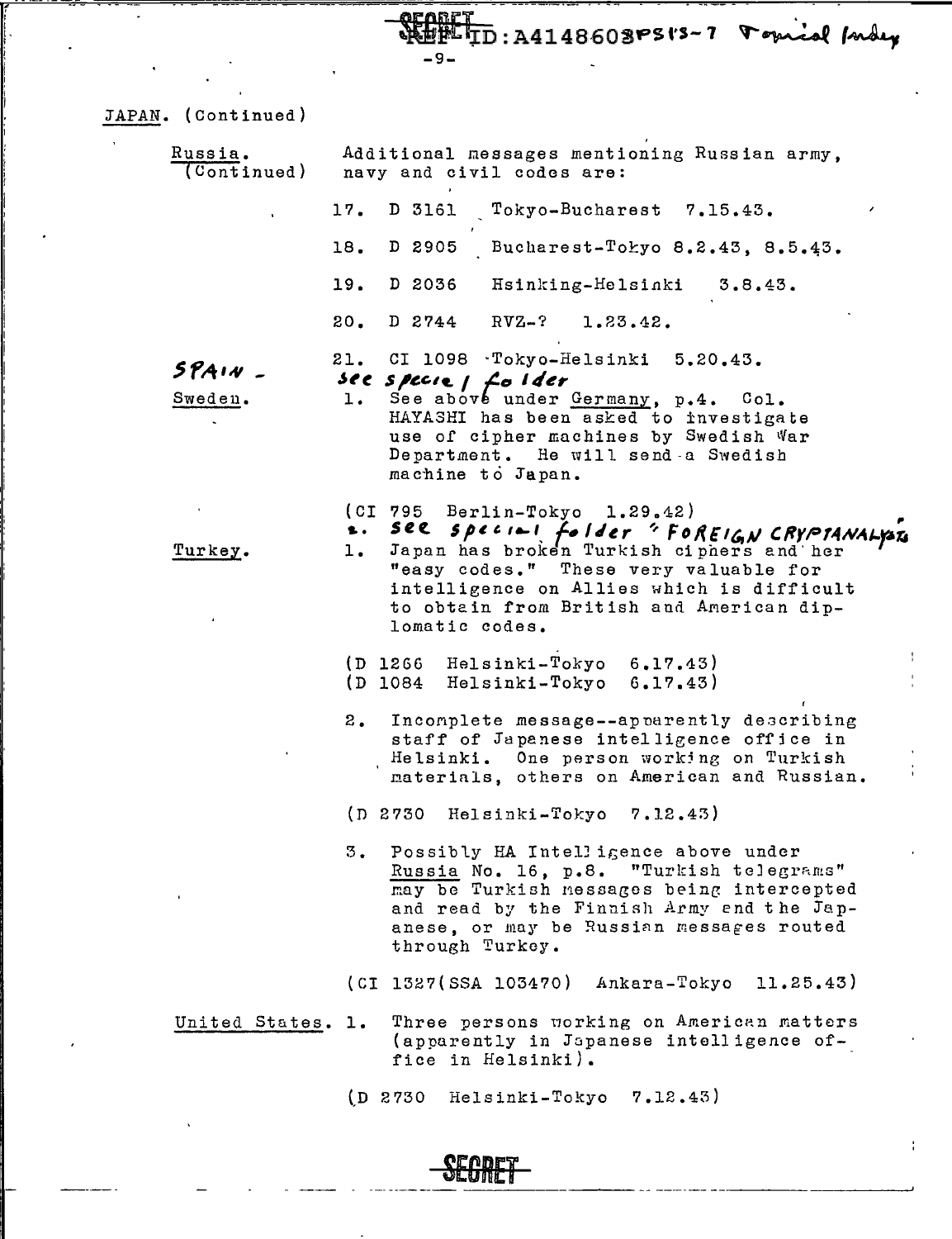$\mathbb{R}$   $\mathbb{R}$  T T D: A414860 B p s 15-7  $\mathbb{R}$  opening lader

-10-

JAPAN. (Continued)

United States. 2. (continued} American and British diplomatic codes are difficult to read, making Turkish and other easy codes better source of information on Allies.

- (D 1266 Helsinki-Tokyo (D 1084 Eel si nl{i-Tokyo 7.16.43) 6.17.43)
- 3. Wajor YRJO PALKO of Finnish Army Scientific Intelligence Bureau, is cooperating with Japanese in Helsinki in study of American diplomatic code.
- {D 2381 Helsinki-Tokyo 12.20.42) {D 2729 Helsinki-Tokyo 5.26.42) (SSA 72410 Helsinki-Tokyo 12.1.42)
	- 4. To Chief of Central Special Bureau. have sent by trustworthy means 3 packages of American telegraphic reports. These have been sent to Chief of General Affairs Department from Berlin, and should be burned in event of any suspicious circumstance.
	- (D 3585 Helsinki-Tokyo 9.24.43}
	- 5. (Possible reference to cryptanalysis.) Major WAGII, Hungarian Attache resident in Sweden, has been recalled. We want him retained here because we have depended heavily on hin in prosecution of objectives against America and Britain.

(D 3557 Stockholm-Budapest 11.4.43)

## BULGARIA

I I•

l

Russia.

1. See above under Russia No. 3, p.2, re joint reading by Bulgarian police and German Army Secret Intelligence of code used by Russien secret egent arrested in Sofia.

- - ----~ - ~--~-=-=-=-'

 $(D 2834$  Bucharest-Tokyo 7.10.43)

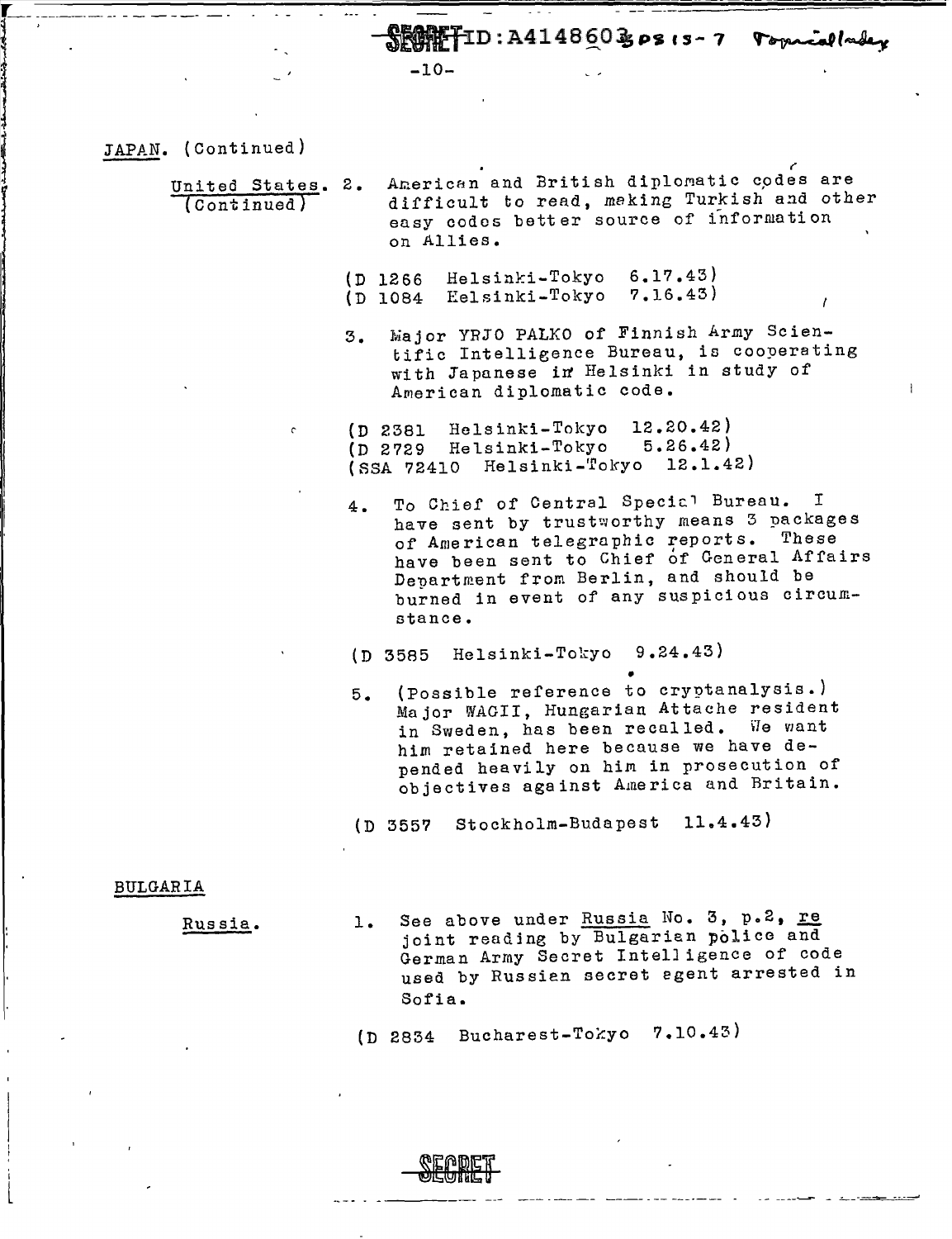Tosual/ader ID: A41486035PSIS-7

## FINLAND.

Russia.

1. Japanese report on results of Finland's work on Russian Army's new 5-digit code. Finland has done no work on Russian diplomatic code.

(D 2225 Helsinki-Tokyo 5.17.41)

-11-

2. Finland agrees with Japan's description of Russian Army Code and has stopped studying it. Since Japan has succeeded in deciphering some messages, desire reference collection be sent over here (Finland will presunably consult this).

(CI 821 (SSA 64597--corrected trans.) Helsinki-Tokyo 10.19.42) (CI 900 (SSA 64597) Helsinki-Tokyo 10.£9.42)

- 3. Finns have recovered approximately 1000 words of Russian Army Code.
- (CI 882(SSA 64147) Helsinki-Circular 1.11.43)
- 4. Sugeest conferring of Japanese decoration on Major YRJO PALKO, Headquarters Chief of the Scientific Intelligence (or Chemical Espionage) Bureau of the Finnish Army. Since 1940 he has furnished Japan with much material on the decrypting of Russian codes, of which he has charge. He has contributed to reading of 5-digit and 4 digit Army and Navy codes, has always accompanied liajor HIROSE on visits to the front line and assisted him in scientific espionage.

(D 2381 Helsinki-Tokyo 12.20.42) (D 2729 Helsinki-Tokyo 5.26.42) (SSA 72410 Helsinki-Tokyd 12~1.42)

5. Japanese cryptanalytic specialists HIROSE and HAKATA to make official trip to Finnish front-line cryptanalytic offices, in connection with Russian code.

(D 2883 Helsinki-Tokyo B.26.43)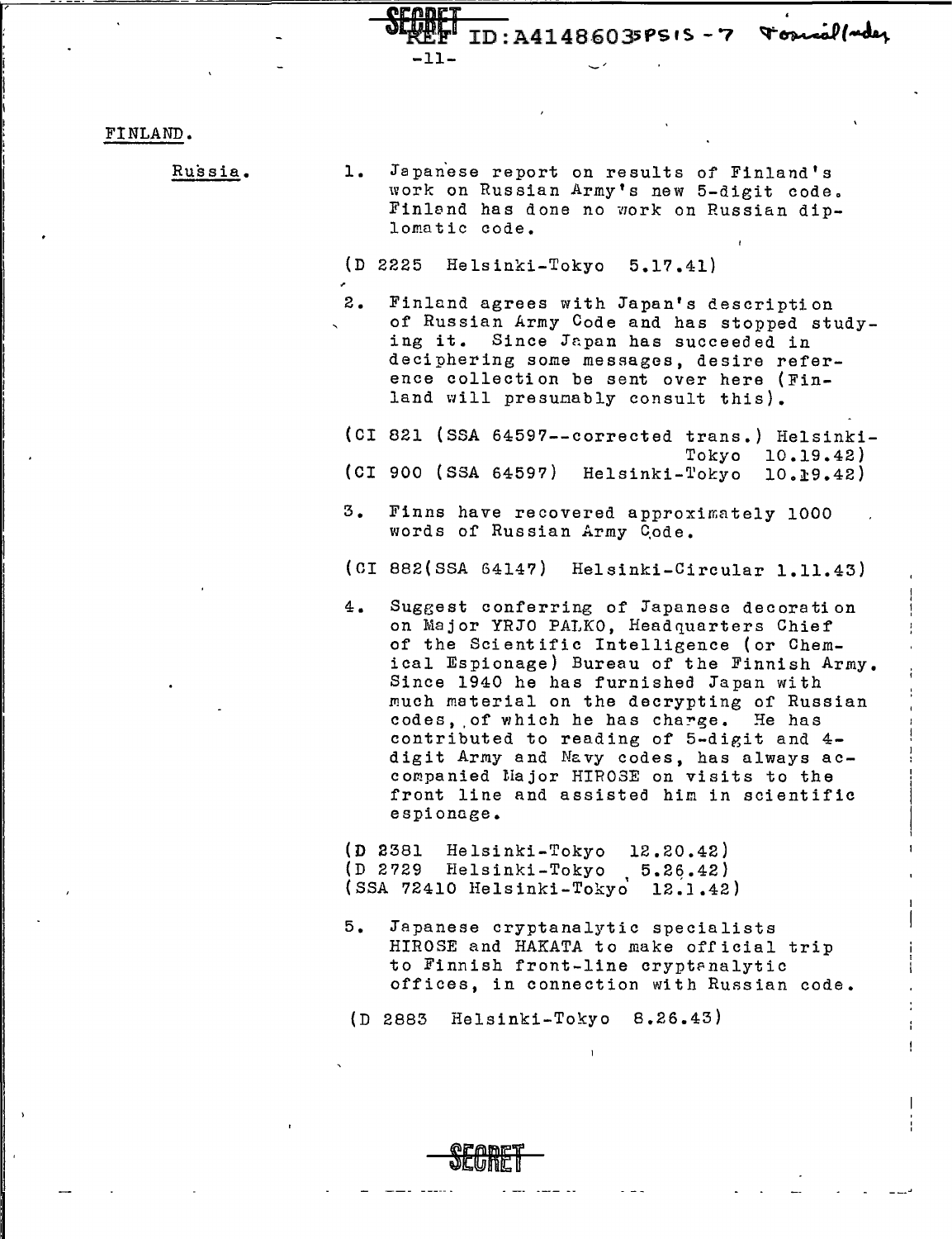$E$ IID:  $A414869B_1s - 7$ -12-

- FINLAND. (Continued)
	- Russia. (Continued) 6. Finnish authorities have succeeded in reading several messages of the Russian 4-digit Naval Code, but work has been discontinued for present.

{D 3585 Helsinki-Tokyo 9.24.43)

7. Japanese HA Intelligence. Re investigation of Turkish telegrams (?Russian?). it seems from check on materials being intercepted and read by Finnish Army that they coincide with work being done in Japanese Military Attache's office in Helsinki.

 $(CI 1327(SSA 105470)$  Ankara-Tokyo 11.25.43)

Turkey. 1. See message directly above. These may be Turkish rather than Russian messages being intercepted and read by Finnish Army.

(CI 1327(SSA 103470) Ankara-Tokyo 11.25.43)

United States. 1. Major YRJO PALKO of Finnish Army Scientific Intelligence (or Chemical Espionage) Bureau is cooperating with Japanese in Helsinki in study of American diplomatic code.

> $(D 2381$  Helsinki-Tokyo  $12.20.42)$ (D 2729 Helsinki-Tokyo 5.26.42) (SSA 72410 Helsinki-Tokyo 12.1.42)

## HUNGARY

 $\mathbf{I}$ ! ,1

! '

Great Britain. 1. United States. (Possible reference to cryptanalysis). Japanese· in Stockholm have depended heavily on assistence of Major WAGII, Hungarian Attache in Sweden, whose recall to Hungary they are protesting. He has handled Axis intelligence in a very masterful way, and aided in prosecution of objectives against Britain and America.

(D 3557 Stockholm-Budapest 11.4.43)